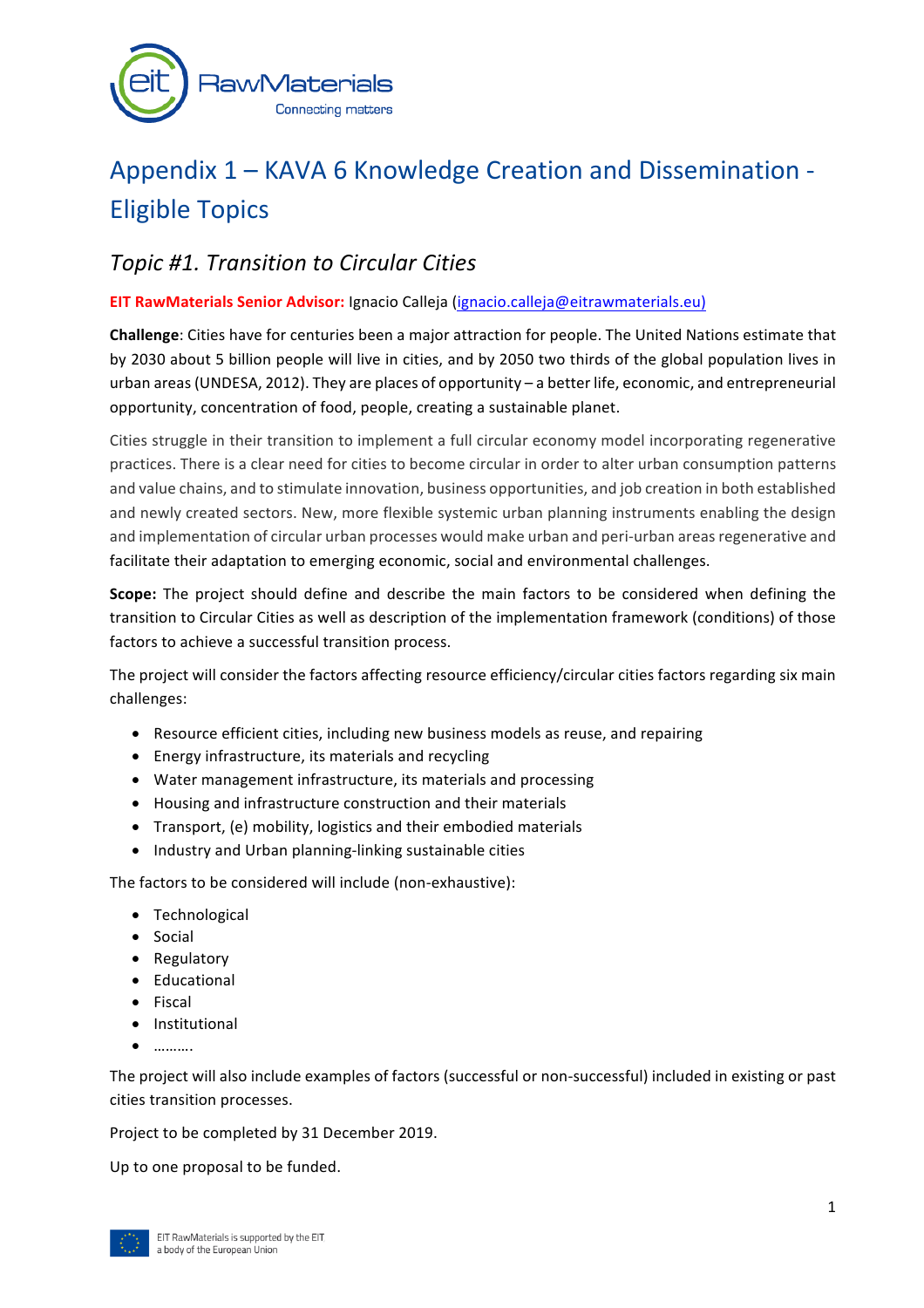

## *Topic #2. Incentives for Circular Economy*

#### **EIT RawMaterials Senior Advisor:** Ignacio Calleja (ignacio.calleja@eitrawmaterials.eu)

**Challenge:** Circular economy systems keep the added value in products for as long as possible and eliminate waste. They keep resources within the economy when a product has reached the end of its life, so that they can be productively used again and again and hence create further value. Transition to a more circular economy requires changes throughout value chains, from product design to new business and market models, from new ways of turning waste into a resource to new modes of consumer behaviour. This implies full systemic change, and innovation not only in technologies, but also in organisation, society, finance methods and policies. Even in a highly circular economy there will remain some element of linearity as virgin resources are required and residual waste is disposed of.

Circular economy approaches 'design out' waste and typically involve innovation throughout the value chain, rather than relying solely on solutions at the end of life of a product. For example, they may include (non-exhaustive):

- reducing the use of energy and materials in production and use phases (efficiency);
- creating markets for secondary raw materials (recyclates) (based on standards, public procurement, etc.);
- designing products that are easier to maintain, repair, upgrade, remanufacture or recycle (ecodesign);
- developing the necessary services for consumers in this regard (maintenance/repair services, etc.);
- incentivising and supporting waste reduction and high-quality separation by consumers;
- incentivising separation, collection systems that minimise the costs of recycling, and reuse;
- facilitating the clustering of activities to prevent by-products from becoming wastes (industrial symbiosis); and
- encouraging wider and better consumer choice through renting, lending or sharing services as an alternative to owning products, while safeguarding consumer interests (in terms of costs, protection, information, contract terms, insurance aspects, etc).

**Scope:** The project should identify and describe different type of incentives to promote and boost the implementation of the Circular Economy concept. Those incentives should consider (non-exhaustive):

- Technological
- Educational
- Social
- Regulatory
- Institutional
- Market conditions
- Fiscal
- Penalties
- ……….

The project should describe those incentives as well as their possible implementation ways.

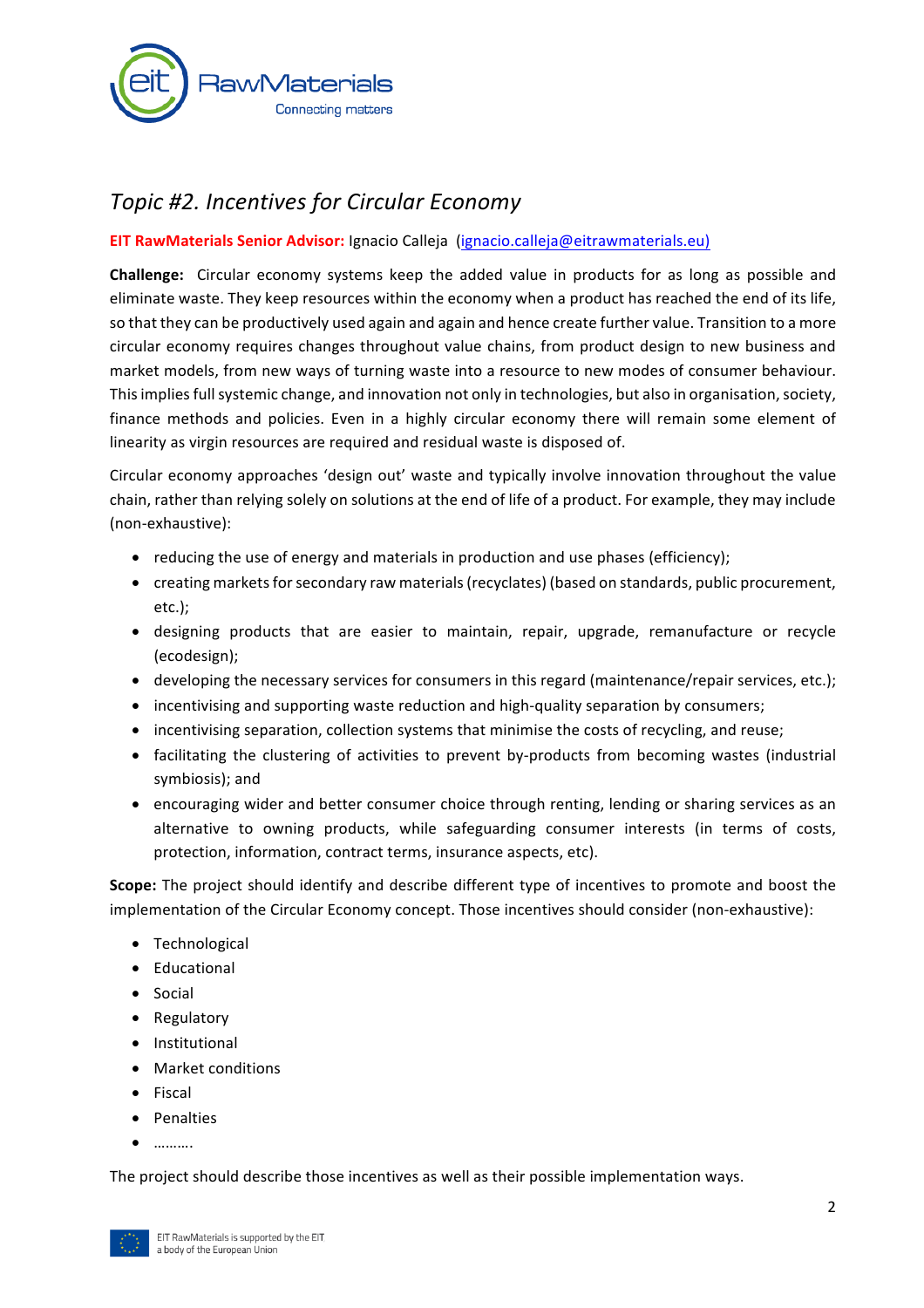

The project should also evaluate the efficiency of positive incentives (as for example pricing reduction for secondary products) against negative ones (as for example penalties for not adequate waste collection).

Project to be completed by 31 December 2019.

Up to one proposal to be funded.

## *Topic #3. The Cost of Mobility*

### **EIT RawMaterials Senior Advisor:** Roland Gauss (roland.gauss@eitrawmaterials.eu)

**Challenge:** Currently, the automotive industry moves into a period of disruptive innovation, which is, for instance, expressed by the announcements of big OEMs to invest billions of Euro into e-mobility solutions and new mobility services. Raw materials and advanced materials are key enablers for this transition. It is assumed that their environmental and social footprints have a significant impact on the overall footprint of e-mobility. However, i) there is a lack of quantification and, ii) it is not clear to what extend stakeholders across the value chains are concerned about these footprints. After all, is there a business model to use sustainable materials in future mobility? To what extend will the sustainability of materials be influencing the purchasing of supply chain managers of big OEMs?

**Scope:** The scope of the project is two-fold: In a first part, the impact of the environmental and social footprints on the overall footprint of e-mobility (automotive) should be evaluated based on a literature survey of existing publications and reports (data collection, evaluation). Data gaps and challenges should be identified.

The second part should focus on analysing to what extend OEMs and consumers care about a truly sustainable future mobility (automotive). The conclusions should be based on own data collection and statistical evaluation (interviews) with leading industry stakeholders in the field (leading automotive OEMs and suppliers) and consumers.

Project to be completed by 31 December 2019.

Up to one proposal to be funded.

## *Topic #4. The Mobility Transition* – A new chance for resource-rich *Developing Countries*

### **EIT RawMaterials Senior Advisor:** Roland Gauss (roland.gauss@eitrawmaterials.eu)

**Challenge:** Key components in electric cars are made of functional materials that contain minor metals. The mass production of these cars is beginning to have a massive impact on the commodity market and supply chains of metals like lithium, cobalt, and nickel. Turning away from combustion engines, thus oil, offers new opportunities for the metals mining and processing industries in the western world; but also for minor metals producing developing countries. How can Europe, which claims to be as a leader in implementing clean energy and mobility solutions, create win-win solutions for developing countries?

**Scope:** The project should investigate possibilities to empower resource-rich Developing Countries in Africa to successfully create business in the context of the Mobility Transition. How can Europe strategically invest? How can Education make a difference? What would be a suitable strategy regarding

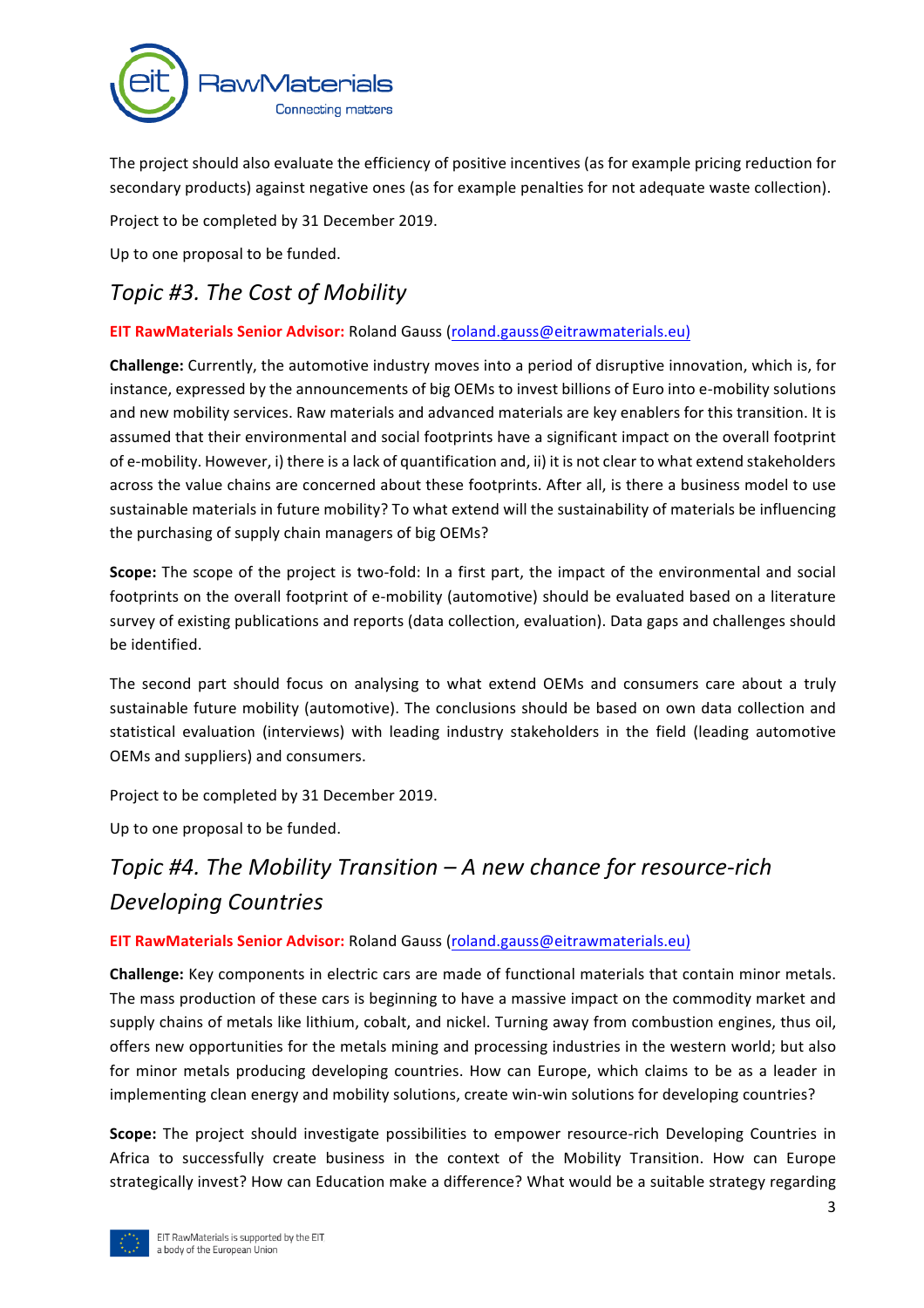

Chinese investments? Further aspects and challenges to be considered: responsible sourcing, artisanal mining, export of e-waste.

Project to be completed by 31 December 2019.

Up to one proposal to be funded.

## *Topic #5. Sourcing Raw Materials and Social License to Operate (SLO)*

### **EIT RawMaterials Senior Advisor: Patrick Nadoll (patrick.nadoll@eitrawmaterials.eu)**

**Challenge**: The Social License has been defined as existing when a project has the ongoing approval within the local community and other stakeholders, ongoing approval or broad social acceptance and, most frequently, as ongoing acceptance. From a European perspective, attaining and maintaining SLO is, perhaps, the greatest challenge facing the exploration and mining sector today.

At the level of a mining project the SLO is rooted in the beliefs, perceptions and opinions held by the local population and other stakeholders about the project. It is therefore granted by the community. It is dynamic and non-permanent because beliefs, opinions and perceptions are subject to change as new information is acquired. Hence the Social License has to be earned and then maintained.

A social license is usually granted on a site-specific basis. Hence an exploration project or a mining company may have a social license for one operation but not for another. Furthermore, the more expansive the social, economic and environmental impacts of a project, the more difficult it becomes to get the social license. For example, an independent fisherman who is member of an indigenous group will normally get an automatic social license from his community. A mining company wanting to relocate an entire village, for example, faces a much bigger challenge. (https://socialicense.com/definition.html)

**Scope**: The project should define and describe the main factors to be considered when defining SLO, as well as description of the implementation framework (conditions) of those factors to achieve a successful implementation process.

The project will consider the factors affecting SLO regarding the following challenges:

- Stakeholder dialogue/communication
- Waste management
- 

- Energy management  $\leftarrow$  Effects on environmental ecosystems

- Water management
- Transport infrastructures/systems
- Industry and Urban/Rural planning-linking sustainable development

The factors to be considered will include (non-exhaustive):

- Technological
- **Social**
- **Regulatory**
- **Educational**
- **Fiscal**
- **Institutional**